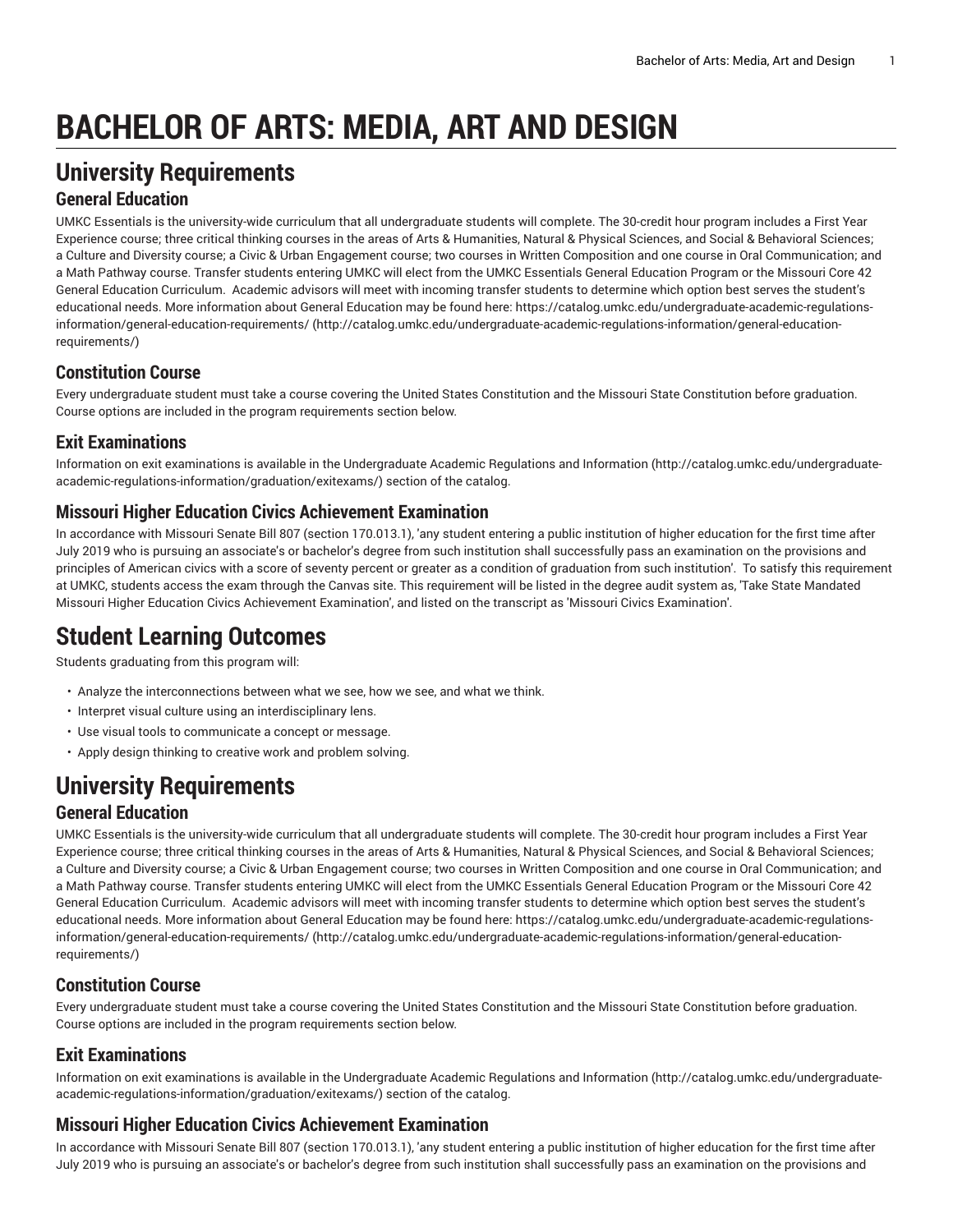principles of American civics with a score of seventy percent or greater as a condition of graduation from such institution'. To satisfy this requirement at UMKC, students access the exam through the Canvas site. This requirement will be listed in the degree audit system as, 'Take State Mandated Missouri Higher Education Civics Achievement Examination', and listed on the transcript as 'Missouri Civics Examination'.

#### **UMKC Essentials**

| <b>Title</b><br>Code                                                     |                                                         |    |  |  |
|--------------------------------------------------------------------------|---------------------------------------------------------|----|--|--|
| First Semester Experience Course (GEFSE)                                 |                                                         |    |  |  |
| <b>Written Communication:</b>                                            |                                                         |    |  |  |
| ENGLISH 110                                                              | Introduction to Academic Prose                          | 3  |  |  |
| <b>ENGLISH 225</b>                                                       | English II: Intermediate Academic Prose                 | 3  |  |  |
| Oral Communication (choose one of the following):                        |                                                         | 3  |  |  |
| COMM-ST 110                                                              | Fundamentals of Effective Speaking and Listening        |    |  |  |
| COMM-ST 140                                                              | Introduction to Communication                           |    |  |  |
| COMM-ST 212                                                              | Argumentation And Debate (offered via dual credit only) |    |  |  |
| COMM-ST 277                                                              | Interpersonal Communication                             |    |  |  |
| Math Pathway (choose one of the following):                              |                                                         | 3  |  |  |
| <b>MATH 116</b>                                                          | <b>Mathematics For Liberal Arts</b>                     |    |  |  |
| <b>STAT 115</b>                                                          | <b>Statistical Reasoning</b>                            |    |  |  |
| <b>MATH 110</b>                                                          | Precalculus Algebra                                     |    |  |  |
| Precalculus (5 credit hours)<br><b>MATH 120</b>                          |                                                         |    |  |  |
| Any 200-level MATH or STAT course                                        |                                                         |    |  |  |
| ACT Math Subscore of 28 or higher; or SAT Math Subscore of 660 or higher |                                                         |    |  |  |
| Critical Thinking in Arts & Humanities (GECRT-AH)                        |                                                         |    |  |  |
| Critical Thinking in Natural & Physical Sciences (GECRT-SC)              |                                                         |    |  |  |
| Critical Thinking in Social & Behavioral Sciences (GECRT-SS)             |                                                         |    |  |  |
| Culture & Diversity Course (GECDV)                                       |                                                         |    |  |  |
| Civic & Urban Engagement Course (GECUE)                                  |                                                         |    |  |  |
| <b>Total Credits</b>                                                     |                                                         | 30 |  |  |

#### **Constitution Course Requirement**

Section 170.011.1 of the Missouri Revised Statutes, 2015, states that all candidates for a degree issued by a college or university in the state of Missouri must have "satisfactorily passed an examination on the provisions and principles of the Constitution of the United States and of the state of Missouri, and in American history and American institutions."

Courses at UMKC that satisfy this state requirement are:

| Title                                      | <b>Credits</b> |
|--------------------------------------------|----------------|
|                                            | 3              |
| The Supreme Court And The Criminal Process |                |
| U.S. History to 1877                       |                |
| U.S. History Since 1877                    |                |
| <b>Honors American Government</b>          |                |
| American Government                        |                |
|                                            |                |

Total Credits 3

There are a few other ways this requirement can be satisfied for students transferring to UMKC:

- Take an equivalent course from the list above at a regionally accredited institution.
- Earn credit for one of the above courses through AP, IB, or CLEP.
- Take a course that directly satisfies the Missouri Constitution Requirement at another Missouri institution.
- Have a previous bachelors degree (or higher) from a regionally accredited institution.
- Have an Associate of Arts degree from a regionally accredited institution.
- Complete the 42 Hour Core at a Missouri institution and have it listed on the official transcript.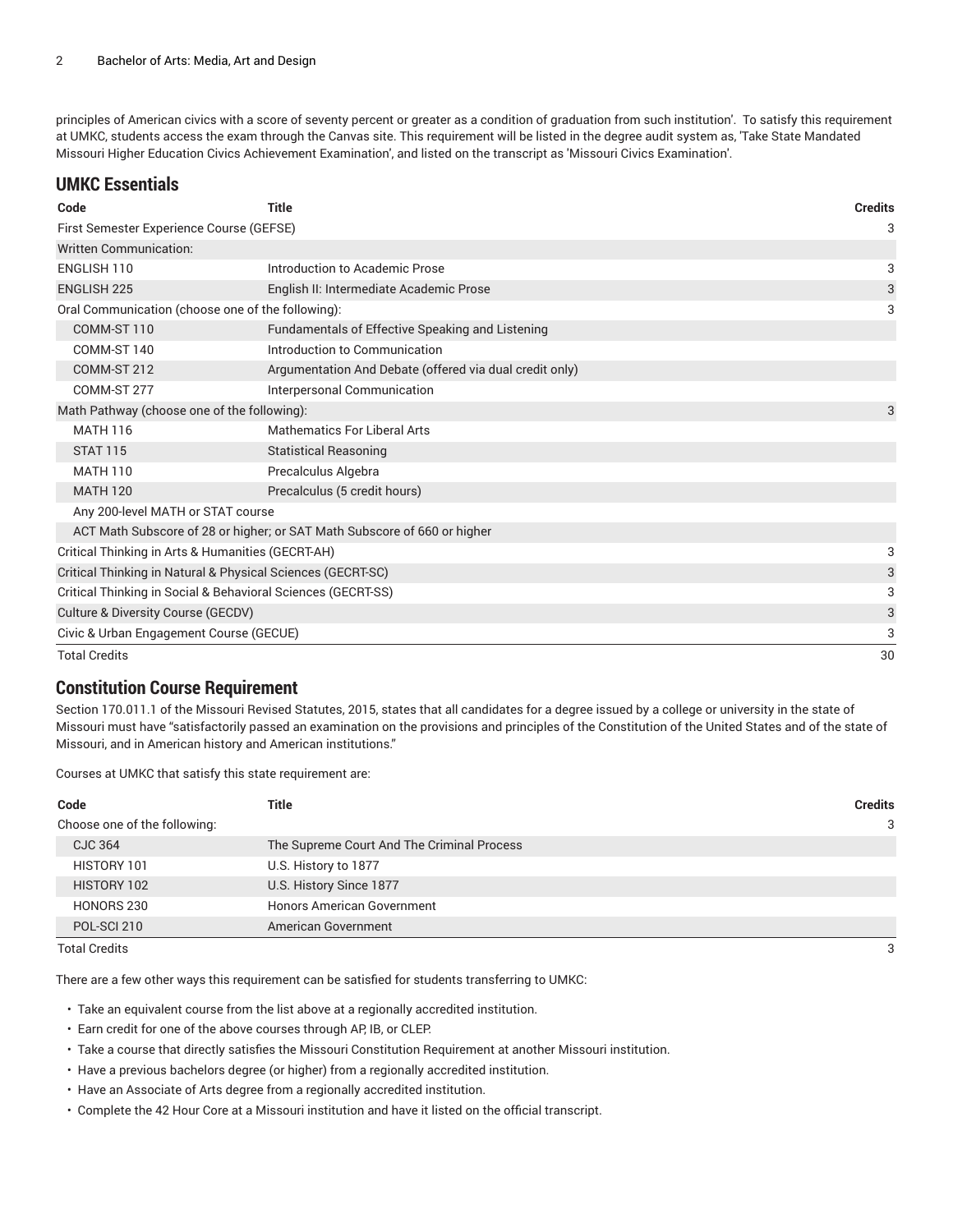# **School of Humanities and Social Sciences Degree Requirements**

|                                                              | SCIIOUI UI NUMANIUES ANU SUCIAI SCIENCES DEGIEE NEQUIFEMENTS                                                                                                                                                                      |                |
|--------------------------------------------------------------|-----------------------------------------------------------------------------------------------------------------------------------------------------------------------------------------------------------------------------------|----------------|
| Code                                                         | <b>Title</b>                                                                                                                                                                                                                      | <b>Credits</b> |
|                                                              | Writing Intensive Course (300-level or above; satisfied in major requirements below):                                                                                                                                             | 0              |
| <b>Total Credits</b>                                         |                                                                                                                                                                                                                                   | 0              |
| <b>Major Requirements</b>                                    |                                                                                                                                                                                                                                   |                |
| Code                                                         | Title                                                                                                                                                                                                                             | <b>Credits</b> |
| 15 credit hours need to be at the 300-level or above.        |                                                                                                                                                                                                                                   |                |
| <b>ART 114</b>                                               | <b>Foundation Digital Design</b>                                                                                                                                                                                                  | 3              |
|                                                              | In the Design Thinking course, students will create a learning contract that addresses their goals for the degree. With the help of their advisor,<br>they will create a plan that fits their specific career and artistic goals. |                |
| <b>ART 266</b>                                               | Design Thinking                                                                                                                                                                                                                   | 3              |
| ART-HIST 320WI                                               | Ways of Seeing                                                                                                                                                                                                                    | 3              |
| Take 3 courses (9 credit hours) selected from the following: |                                                                                                                                                                                                                                   | 9              |
| <b>ART 112</b>                                               | <b>Foundation Drawing</b>                                                                                                                                                                                                         |                |
| <b>ART 121</b>                                               | Foundation 2D Design                                                                                                                                                                                                              |                |
| <b>ART 105</b>                                               | Introduction to Photography                                                                                                                                                                                                       |                |
| or ART 206                                                   | Photography I                                                                                                                                                                                                                     |                |
| ART-HIST 110                                                 | Introduction to the History of Art: Pyramids to Picasso                                                                                                                                                                           |                |
| <b>FILM 230</b>                                              | Introduction to Film Studies                                                                                                                                                                                                      |                |
| <b>FILM 250</b>                                              | Introduction to Film and Video Production                                                                                                                                                                                         |                |
| Take one of the following upper-level courses:               |                                                                                                                                                                                                                                   | з              |
| <b>ART 375</b>                                               | Interdisciplinary Studio Projects                                                                                                                                                                                                 |                |
| ART/COMM-ST 439                                              | Egghead: Student Advertising Agency                                                                                                                                                                                               |                |
| <b>ART 488</b>                                               | <b>Creative Project Development</b>                                                                                                                                                                                               |                |
| ART-HIST 303                                                 | World Currents of Contemporary Art                                                                                                                                                                                                |                |
| ART-HIST 315                                                 | Arts Of African and New World Cultures                                                                                                                                                                                            |                |
| <b>FILM 339</b>                                              | Introduction to Film Theory                                                                                                                                                                                                       |                |
| <b>FILM 471</b>                                              | <b>Advanced Media Production</b>                                                                                                                                                                                                  |                |
| Elective Coursework <sup>1</sup>                             |                                                                                                                                                                                                                                   | 15             |
|                                                              | Any courses listed above taken beyond 9 hours can be used to fulfill this requirement.                                                                                                                                            |                |
| Up to 3 credit hours may include a foreign language course.  |                                                                                                                                                                                                                                   |                |
| <b>ART 206</b>                                               | Photography I                                                                                                                                                                                                                     |                |
| <b>ART 212</b>                                               | Intermediate Drawing                                                                                                                                                                                                              |                |
| <b>ART 221</b>                                               | Painting I                                                                                                                                                                                                                        |                |
| <b>ART 224</b>                                               | Print Media I                                                                                                                                                                                                                     |                |
| <b>ART 310</b>                                               | Digital Video and Motion Design                                                                                                                                                                                                   |                |
| ART 312                                                      | Figure Drawing I                                                                                                                                                                                                                  |                |
| <b>ART 327</b>                                               | Interactive Media Design                                                                                                                                                                                                          |                |
| <b>ART 337</b>                                               | <b>Graphic Design and Typography I</b>                                                                                                                                                                                            |                |
| <b>ART 338</b>                                               | <b>Graphic Design and Typography II</b>                                                                                                                                                                                           |                |
| <b>ART 340</b>                                               | 3D Modeling and Animation                                                                                                                                                                                                         |                |
| <b>ART 375</b>                                               | Interdisciplinary Studio Projects                                                                                                                                                                                                 |                |
| <b>ART 488</b>                                               | <b>Creative Project Development</b>                                                                                                                                                                                               |                |
| ART/COMM-ST 492                                              | <b>Advertising Campaigns</b>                                                                                                                                                                                                      |                |
| <b>ART 495</b>                                               | Special Topics in Studio Art                                                                                                                                                                                                      |                |
| ART-HIST 201                                                 | From Cave Paintings to Cathedrals                                                                                                                                                                                                 |                |
| ART-HIST 202                                                 | From Michelangelo to Modernism                                                                                                                                                                                                    |                |
| ART-HIST 319                                                 | Asian Art                                                                                                                                                                                                                         |                |
| ART-HIST 421                                                 | Made in the USA: Latinx Art and Experience                                                                                                                                                                                        |                |
| ART-HIST 422                                                 | Whose America: Modern Art and Philosophy in the Americas                                                                                                                                                                          |                |
| ART-HIST 445                                                 | Northern European Art: 15th and 16th Centuries                                                                                                                                                                                    |                |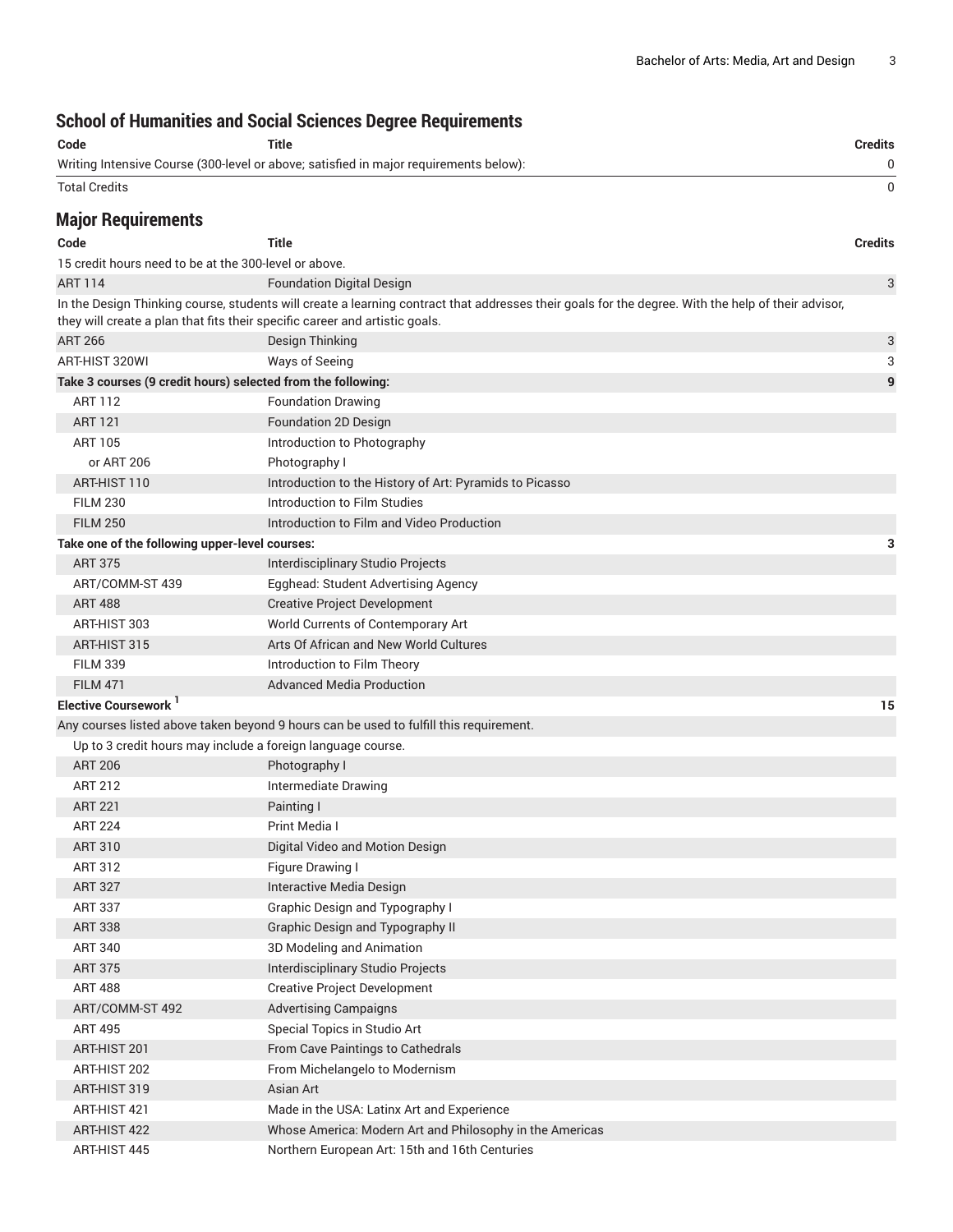| ART-HIST 450<br>ART-HIST 452 | 15th Century Italian Art and Architecture<br><b>Greek Art and Architecture</b> |
|------------------------------|--------------------------------------------------------------------------------|
| ART-HIST 455                 | History of Photography                                                         |
|                              |                                                                                |
| ART-HIST 468                 | Participatory Forms of Spectatorship in Contemporary Art                       |
| ART-HIST 469                 | Sensing, Feeling, Thinking: Contemporary Art and the Mind                      |
| ART-HIST 470                 | Art Museums: History and Practice                                              |
| ART-HIST 476                 | Site-Specific Art: Within and Beyond the Museum Walls                          |
| ART-HIST 495                 | Special Topics in Art History                                                  |
| COMM-ST 203                  | Introduction to Journalism                                                     |
| COMM-ST 260P                 | Introduction To Web Communications                                             |
| COMM-ST 311                  | <b>Broadcast and Digital Media Presenting</b>                                  |
| COMM-ST 317                  | Persuasive Communication                                                       |
| COMM-ST 324                  | Journalism and Visual Storytelling in the Age of Data                          |
| COMM-ST 344                  | Organizational Communication                                                   |
| COMM-ST 348                  | The Art of the Interview                                                       |
| COMM-ST 355WI                | The News Feature Writing                                                       |
| COMM-ST 356WI                | Writing, Broadcasting & Podcasting for Student Media                           |
| COMM-ST 363                  | <b>Podcast and Audio Production</b>                                            |
| COMM-ST 383                  | Cross-Cultural Journalism & Mass Media                                         |
| COMM-ST 387                  | <b>Strategic Communication Research</b>                                        |
| COMM-ST 388                  | <b>Media Ethics</b>                                                            |
| COMM-ST 400                  | <b>Special Studies</b>                                                         |
| COMM-ST 441                  | Applications of Interpersonal Communication Theory                             |
| COMM-ST 446                  | Principles Of Advertising                                                      |
| COMM-ST 447                  | Interactive and Social Media Advertising                                       |
| COMM-ST 448                  | Principles Of Public Relations                                                 |
| COMM-ST 456                  | <b>Multimedia Innovation Practicum</b>                                         |
| COMM-ST 466                  | Advanced Multimedia Innovation Practicum                                       |
| COMM-ST 478                  | Media Law                                                                      |
| <b>CLASSICS 300CY</b>        | Ancient World in Cinema                                                        |
| ENGLISH 308                  | <b>Rhetorics of New Media</b>                                                  |
| ENGLISH 449A                 | <b>Publication Practicum</b>                                                   |
| <b>ENGLISH 449B</b>          | <b>Publication Practicum</b>                                                   |
| <b>ENGLISH 477DH</b>         | <b>Studies in Digital Humanities</b>                                           |
| ENGLISH 487NF                | Nonfiction Workshop                                                            |
| <b>ENV-DSN 250</b>           | History of the Designed Environment I                                          |
| <b>ENV-DSN 251</b>           | History of the Designed Environment II                                         |
| <b>ENV-DSN 252</b>           | History of the Designed Environment III                                        |
| <b>FILM 300</b>              | Ancient World in Cinema                                                        |
| <b>FILM 323</b>              | Concepts of the Hero in Ancient Literature and World Cinema                    |
| <b>FILM 338</b>              | <b>Film Adaptation</b>                                                         |
| <b>FILM 339</b>              | Introduction to Film Theory                                                    |
| <b>FILM 345</b>              | German Film                                                                    |
| <b>FILM 346</b>              | Art of the Short Film                                                          |
| <b>FILM 354</b>              | Introduction to Screenwriting                                                  |
| <b>FILM 373</b>              | Intermediate Media Production                                                  |
| <b>FILM 376</b>              | History Of The Film Industry                                                   |
| <b>FILM 379</b>              | African American Images in Film                                                |
| <b>FILM 385</b>              | <b>Documentary Production</b>                                                  |
| <b>FILM 386</b>              | Animation                                                                      |
| <b>FILM 392</b>              | Topics in World Cinema                                                         |
| <b>FILM 393</b>              | Topics in Sound & Cinema                                                       |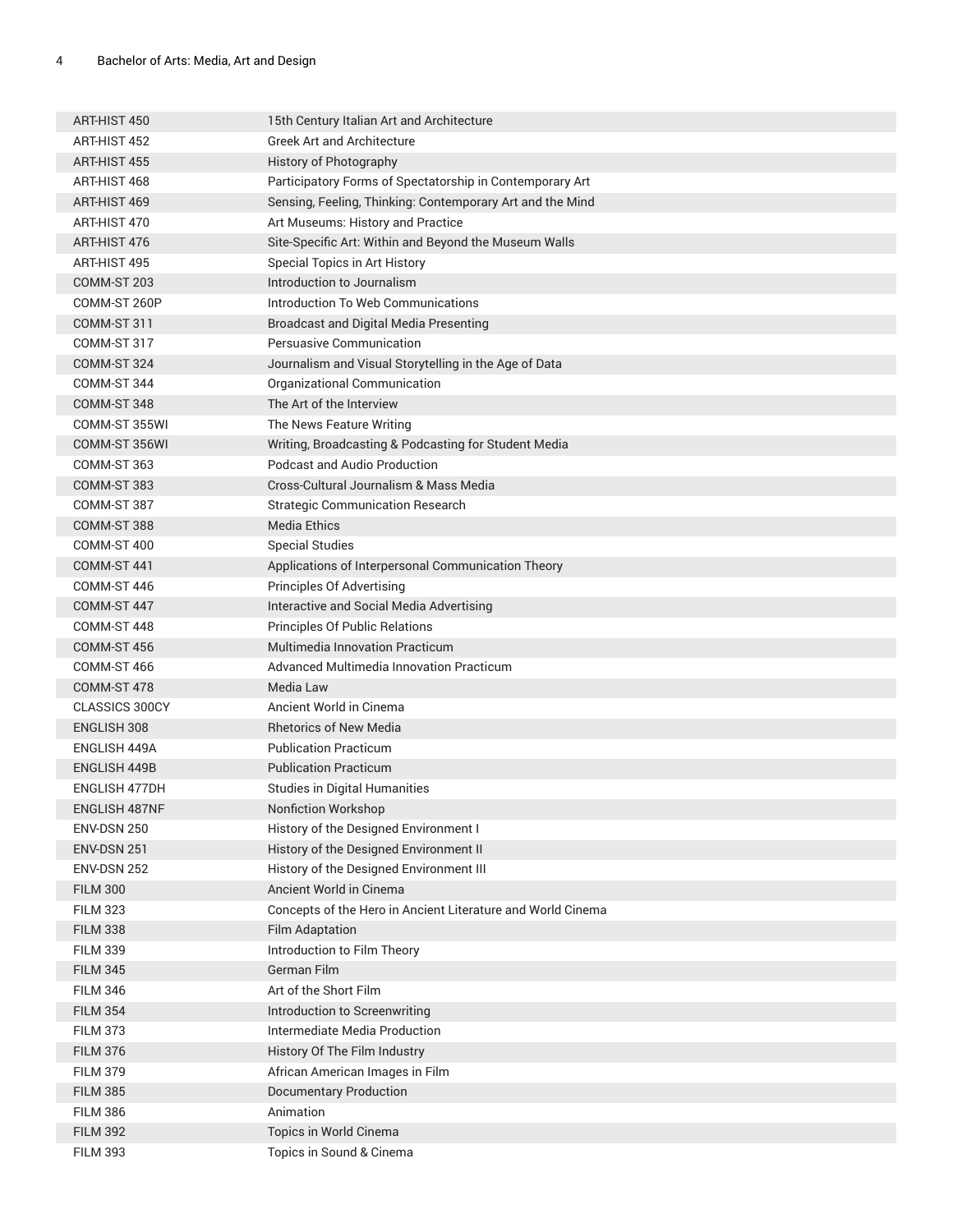| Topics in Gender and Cinema<br><b>FILM 394</b><br><b>Advanced Screenwriting</b><br><b>FILM 454</b><br>Client-Based Media Production<br><b>FILM 457</b><br>Advanced Media Production<br><b>FILM 471</b><br>Directing Actors and Scenes<br><b>FILM 473</b><br>HISTORY 343<br>Oral History<br>Museums, Monuments, and American Life: An Introduction to Public History<br>HISTORY 379<br>An internship is not required, but highly recommended as part of the elective coursework:<br>Egghead: Student Advertising Agency<br>ART/COMM-ST 439<br>Special Studies in Art: Internship<br>ART 4980<br>Special Problems in Art Internship<br>ART-HIST 498Q<br>COMM-ST 484<br>Internship<br>Internship<br><b>FILM 498</b> |  |  |  |  |  |
|------------------------------------------------------------------------------------------------------------------------------------------------------------------------------------------------------------------------------------------------------------------------------------------------------------------------------------------------------------------------------------------------------------------------------------------------------------------------------------------------------------------------------------------------------------------------------------------------------------------------------------------------------------------------------------------------------------------|--|--|--|--|--|
|                                                                                                                                                                                                                                                                                                                                                                                                                                                                                                                                                                                                                                                                                                                  |  |  |  |  |  |
|                                                                                                                                                                                                                                                                                                                                                                                                                                                                                                                                                                                                                                                                                                                  |  |  |  |  |  |
|                                                                                                                                                                                                                                                                                                                                                                                                                                                                                                                                                                                                                                                                                                                  |  |  |  |  |  |
|                                                                                                                                                                                                                                                                                                                                                                                                                                                                                                                                                                                                                                                                                                                  |  |  |  |  |  |
|                                                                                                                                                                                                                                                                                                                                                                                                                                                                                                                                                                                                                                                                                                                  |  |  |  |  |  |
|                                                                                                                                                                                                                                                                                                                                                                                                                                                                                                                                                                                                                                                                                                                  |  |  |  |  |  |
|                                                                                                                                                                                                                                                                                                                                                                                                                                                                                                                                                                                                                                                                                                                  |  |  |  |  |  |
|                                                                                                                                                                                                                                                                                                                                                                                                                                                                                                                                                                                                                                                                                                                  |  |  |  |  |  |
|                                                                                                                                                                                                                                                                                                                                                                                                                                                                                                                                                                                                                                                                                                                  |  |  |  |  |  |
|                                                                                                                                                                                                                                                                                                                                                                                                                                                                                                                                                                                                                                                                                                                  |  |  |  |  |  |
|                                                                                                                                                                                                                                                                                                                                                                                                                                                                                                                                                                                                                                                                                                                  |  |  |  |  |  |
|                                                                                                                                                                                                                                                                                                                                                                                                                                                                                                                                                                                                                                                                                                                  |  |  |  |  |  |
|                                                                                                                                                                                                                                                                                                                                                                                                                                                                                                                                                                                                                                                                                                                  |  |  |  |  |  |

Total Credits 36

1

Students choose major electives drawn from a variety of department courses specified above. Students are encouraged to choose electives to build their specialization in an area of interest. Common specializations built through elective choices are noted in the degree audit for student consideration. These noted interest areas are suggestions for specialization but are not required.

#### **General Electives**

Students must take elective credit hours to meet the minimum credit hour requirement for their degree, including at least 36 credit hours of coursework at the 300-level or above. The minimum required by the university is 120 credit hours, of which at least 30 credit hours must be taken at UMKC, but some degree programs require more.

**Code Title Credits General Electives 51 Total Hours: 120**

**Minimum GPA: 2.0**

# **Major Map Four Year Graduation Plan - Courses & Critical Benchmarks for First Time College Students:**

UMKC's Major Maps are detailed, undergraduate four-year course outlines that inform students on the classes they should take and when to take them. Outlines are updated yearly. Graduate students should visit their program's individual school for program outlines.

The following is a sample course of study. Your path to graduation may vary based on factors such as college credit you earned while in high school, transfer work from other institutions of higher learning, and placement in Mathematics. You are responsible for checking prerequisites to any courses. It is the Student's responsibility to ensure that all program requirements are met. This guide is not a substitute for academic advisement.

| <b>First Year</b>                                 |                |                                                   |                |    |
|---------------------------------------------------|----------------|---------------------------------------------------|----------------|----|
| <b>Fall Semester</b>                              | <b>Credits</b> | <b>Spring Semester</b>                            | <b>Credits</b> |    |
| GEFSE 101                                         |                | 3 ENGLISH 225                                     |                | 3  |
| ENGLISH 110                                       |                | 3 ART 114                                         |                | 3  |
| GECRT-AH 101                                      |                | 3 GECRT-SS 101                                    |                | 3  |
| COMM-ST 110<br>3 HISTORY 101, 102, or POL-SCI 210 |                |                                                   | 3              |    |
| Foreign Language Requirement (110<br>or higher)   |                | 3 Foreign Language Requirement (120<br>or higher) |                | 3  |
|                                                   |                | 15                                                |                | 15 |
| <b>Second Year</b>                                |                |                                                   |                |    |
| <b>Fall Semester</b>                              | <b>Credits</b> | <b>Spring Semester</b>                            | <b>Credits</b> |    |
| <b>Major Elective</b>                             |                | 3 ART 266                                         |                | 3  |
| <b>Major Elective</b>                             |                | 3 Major Elective                                  |                | 3  |